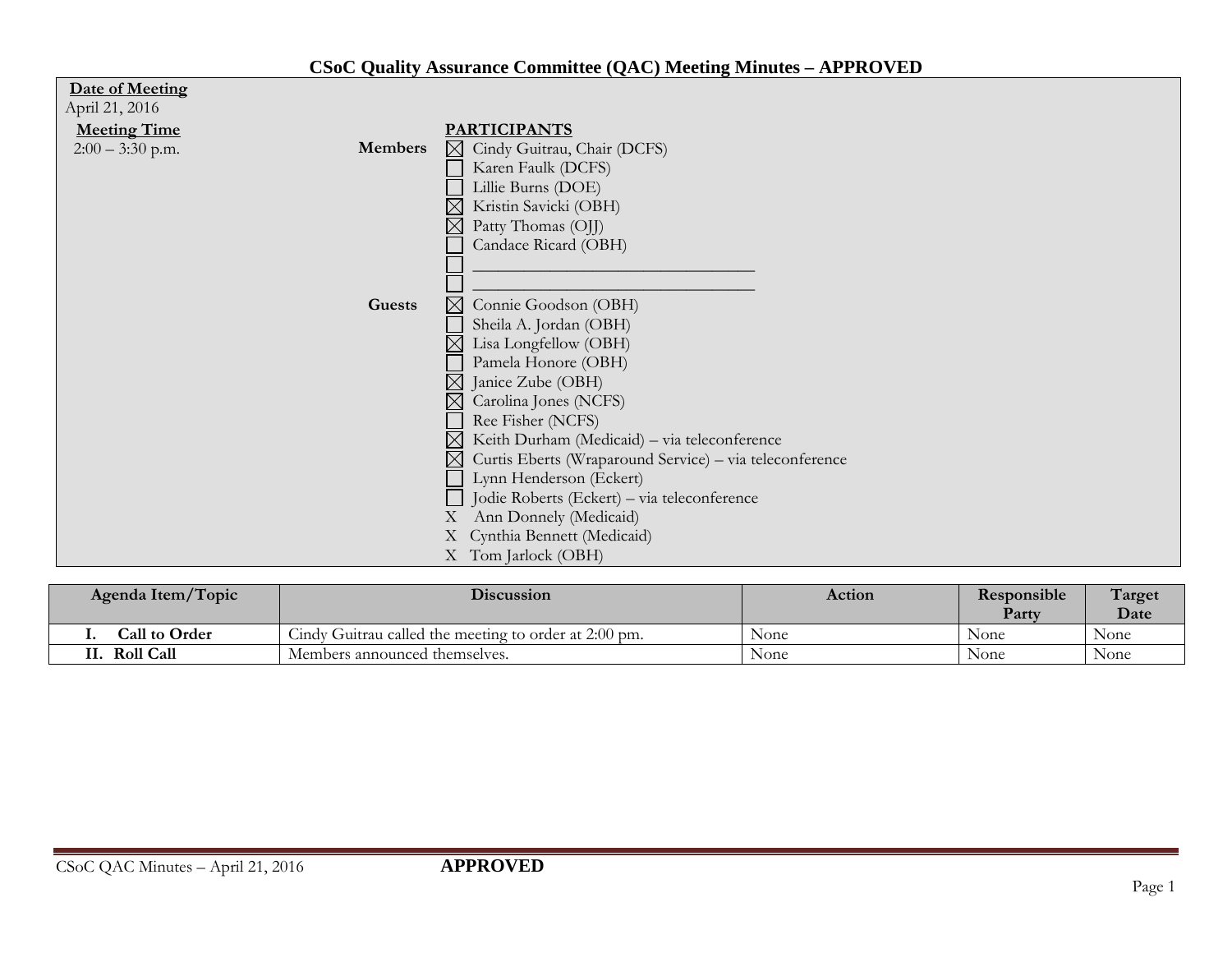## **CSoC Quality Assurance Committee (QAC) Meeting Minutes – APPROVED**

| <b>III.</b> Approval of Minutes                       | The minutes from the October 8, 2015 and January 14, 2016<br>meetings were not approved due to lack of a quorum.                                                                                                                                                                                                                                                                                                                                                                                                                                                                                              | To be reviewed at the next<br>meeting. | Sheila A. Jordan | July 20,<br>2016       |
|-------------------------------------------------------|---------------------------------------------------------------------------------------------------------------------------------------------------------------------------------------------------------------------------------------------------------------------------------------------------------------------------------------------------------------------------------------------------------------------------------------------------------------------------------------------------------------------------------------------------------------------------------------------------------------|----------------------------------------|------------------|------------------------|
| IV. Discussion of<br><b>Outcomes</b><br>Measures/Tool | Report #1 – Cindy Guitraux<br>The Quality Assurance Committee met on January 14, 2016 and<br>on April 21, 2016. The committee wanted to make sure that there<br>is a presence of diverse stakeholders on the QAC committee, so<br>members now include the CSoC team and wraparound directors.<br>The committee has been working to define process measures that<br>are consistent with the contract<br>Based on a revamp of process and outcomes measures to make<br>them more meaningful, The QAC committee is now reviewing a<br>Dashboard with metrics addressing the 3 major desired outcomes             |                                        |                  |                        |
|                                                       | of CSoC: 1. Reduce Out of Home placements, 2. Manage Costs,<br>Each outcome has a list of specific<br>3. Improve Outcomes.<br>reports/goals, and whether the review is system-wide or CSoC<br>specific. Magellan began to use the quality improvement strategy<br>and reporting templates on December 1. The QAC was able to<br>review the new Dashboard at the April meeting, which is now<br>populated with multiple CSoC-specific measures. Additional<br>system-wide metrics will be added to the dashboard for additional<br>context once that larger Bayou health plan-level data becomes<br>available. |                                        |                  |                        |
|                                                       | Report #2 - Kristin Savicki<br>Kristin presented data in a dashboard format that she<br>proposes using for future meetings. The report is<br>attached.                                                                                                                                                                                                                                                                                                                                                                                                                                                        |                                        |                  |                        |
| V. Other Items for<br>Discussion                      | <b>State Governance Board Meeting</b><br>Connie advised that the SGB meeting is scheduled for April 28,<br>2016, 1p-4p (Room 173) and that Cindy will present the QAC<br>report.                                                                                                                                                                                                                                                                                                                                                                                                                              |                                        |                  |                        |
|                                                       | <b>Next OAC Meeting</b><br>Next meeting schedule for July 14, 2016. (We need to reschedule this<br>meeting, too, since most of our team will be in New Orleans for the Prevention<br>conference. I suggest we shift to the next week, which would be July 21).                                                                                                                                                                                                                                                                                                                                                | Send meeting update and<br>minutes     | Sheila           | Before next<br>meeting |
| VI. Public Comment                                    | None.                                                                                                                                                                                                                                                                                                                                                                                                                                                                                                                                                                                                         | Send meeting update and                | Sheila           | Before next            |